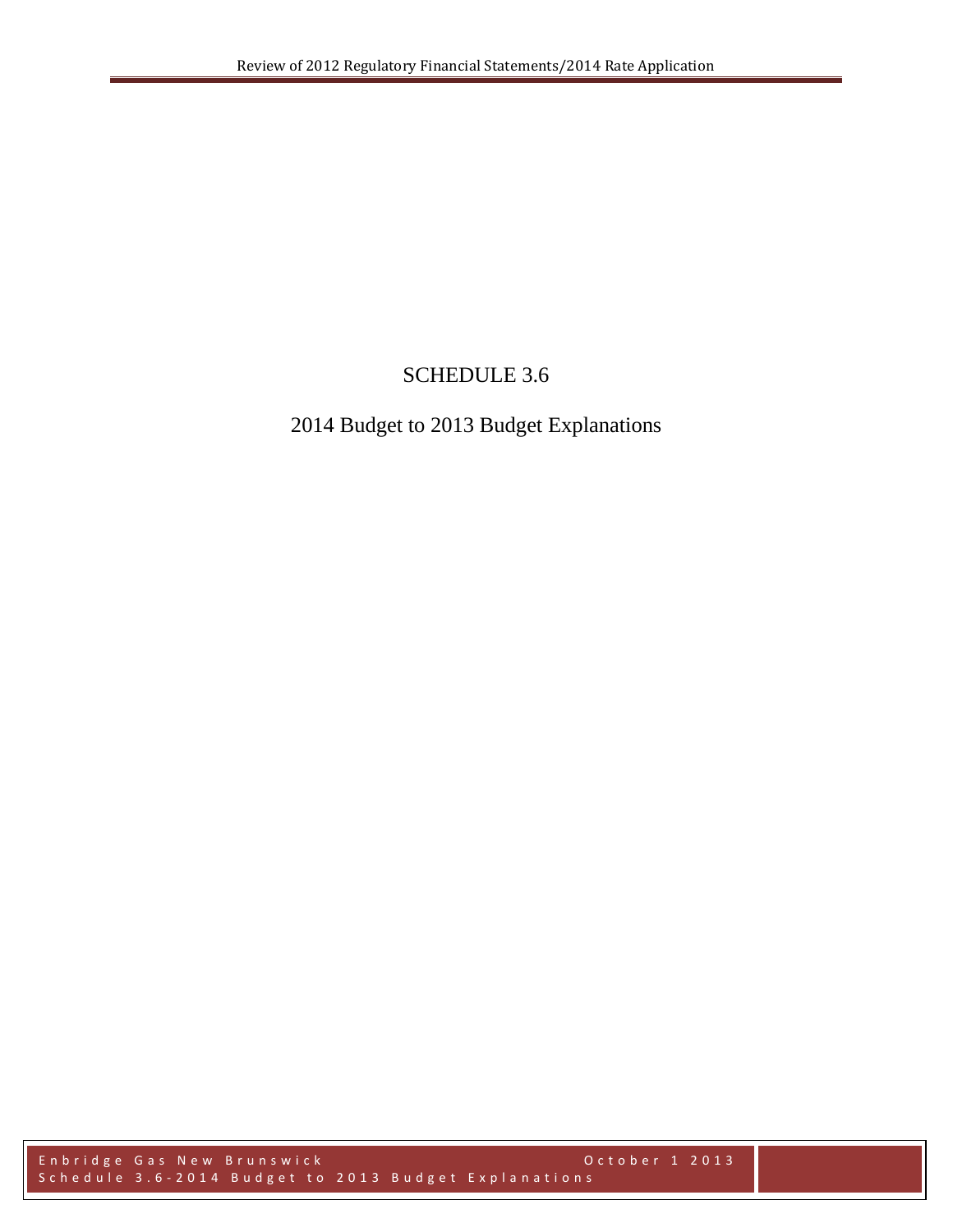### **2014 Budget**

### **Overview**

A complete list of 2014 Budget Assumptions can be found at Schedule 3.4 – 2014 Budget Assumptions.

For comparative purposes, variance explanations compare the 2014 Budget to the 2013 Budget.

### **Revenue**

For the 2014 budget year, EGNB has forecast total revenue from operations of \$48.9 million. The table below summarizes EGNB's budgeted 2014 gas distribution revenue, miscellaneous operating revenue, allowance for funds used during construction ("AFUDC") and installation services margin with comparisons to the 2013 Budget.

Table 1

|      | <b>Revenue</b>                               |               |               |      |                |
|------|----------------------------------------------|---------------|---------------|------|----------------|
|      |                                              | (1)           | (2)           |      | $(3)=(1)-(2)$  |
| Line |                                              | 2014          | 2013          |      | Variance       |
| No.  | (in thousands of dollars)                    | <b>Budget</b> | <b>Budget</b> |      | to 2013 Budget |
|      |                                              |               |               |      |                |
| 1    | <b>Operating Revenue</b>                     |               |               |      |                |
| 2    | <b>Gas Distribution</b>                      | \$<br>48,615  | \$<br>41,580  | - \$ | 7,035          |
| 3    | <b>Miscellaneous</b>                         | 180           | 175           |      | 5              |
| 4    | Allowance for Funds Used During Construction | 4             | 42            |      | (38)           |
| 5    |                                              | 48,799        | 41,797        |      | 7,002          |
| 6    | <b>Installation Services</b>                 |               |               |      |                |
| 7    |                                              | 858           |               |      |                |
|      | Revenue                                      |               | 590           |      | 268            |
| 8    | Cost of Goods Sold                           | (721)         | (383)         |      | (338)          |
| 9    |                                              | 137           | 207           |      | (70)           |
| 10   | <b>Total Revenue</b>                         | \$<br>48,936  | \$<br>42,004  | \$   | 6,932          |

### Operating Revenue

• Gas Distribution Revenue: gas distribution revenues are forecast to be \$7.0 million higher than the 2013 Budget. In 2012 legislative changes impeded EGNB from setting rates that allowed full recovery of its revenue requirement resulting in a \$5.8M revenue shortfall. In 2013, a court decision rendered a portion of section 4(1) of the Rates and Tariffs Regulation ultra vires resulting in EGNB's ability to set rates in 2014 that recover its full revenue requirement.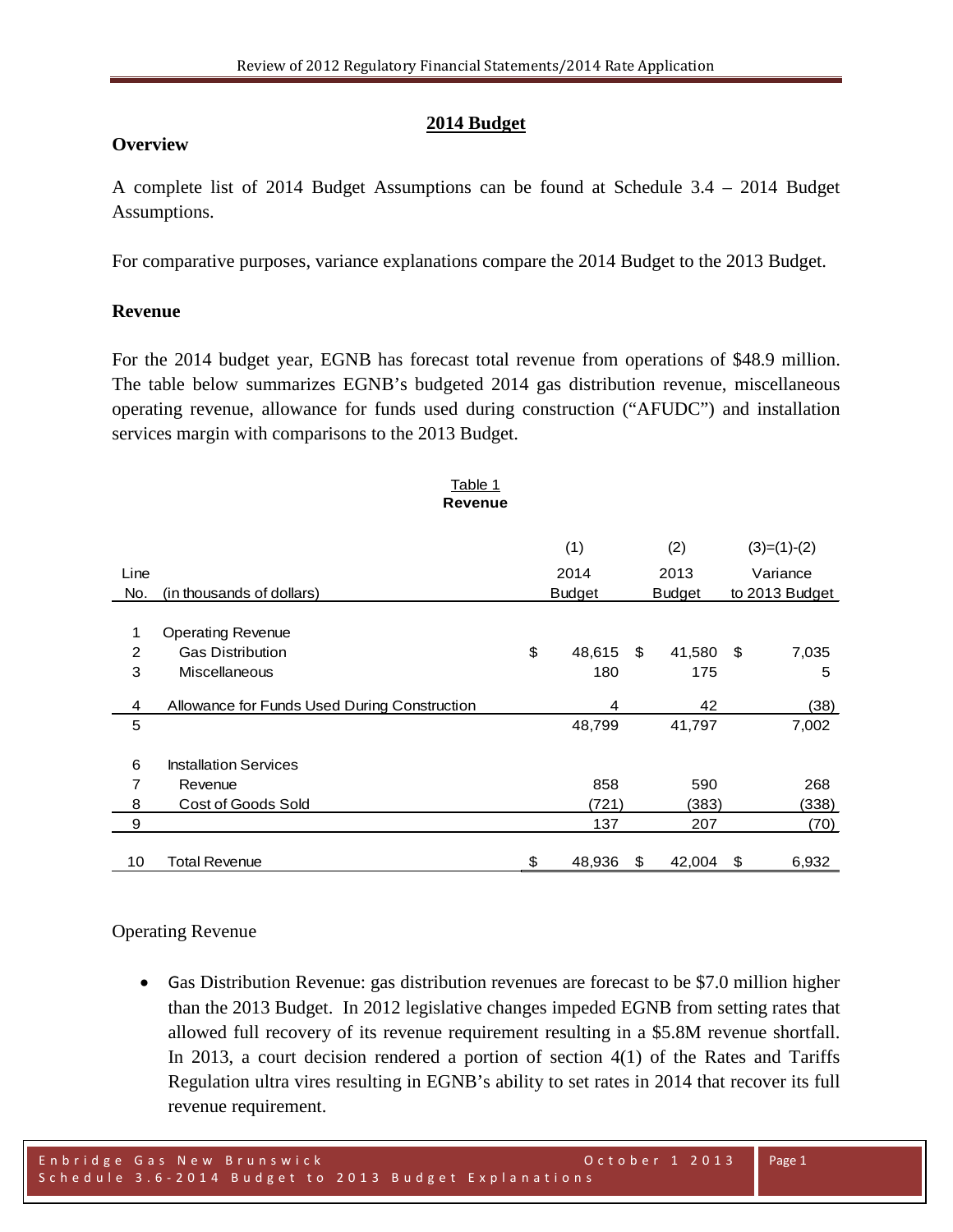• Miscellaneous Operating Revenue: miscellaneous revenues are forecasted to be \$5K over the 2013 budget primarily due to increased Agent Billing & Collections revenue as a result of more customers.

AFUDC is forecast to be \$38K below the 2013 Budget primarily due to a forecast reduction in CWIP balances resulting from reduced capital spending and a greater focus on attaching customers already on main.

Installation Services Margin is forecast to be \$70K below the 2013 Budget, primarily due to a reduction in the forecasted amount of service work to be done by EGNB.

### **Expenses**

For the 2014 Budget year, EGNB has forecast total expenses of \$35 million. Below is a summary of EGNB's operating and maintenance expenses, bad debt expense, amortization of property, plant and equipment, municipal and other taxes, interest on amounts due to associates and affiliates and other interest and amortization of deferred development costs with comparisons to the 2013 Budget.

| Table 2                   |  |  |  |  |  |  |  |
|---------------------------|--|--|--|--|--|--|--|
| <b>Operating Expenses</b> |  |  |  |  |  |  |  |

|      |                                               | (1)           | (2)           |      | $(3)=(1)-(2)$  |
|------|-----------------------------------------------|---------------|---------------|------|----------------|
| Line |                                               | 2014          | 2013          |      | Variance       |
| No.  | (in thousands of dollars)                     | <b>Budget</b> | <b>Budget</b> |      | to 2013 Budget |
|      |                                               |               |               |      |                |
| 1    | <b>Operating Expenses</b>                     |               |               |      |                |
| 2    | Operating and Maintenance Expenses            | \$14.742      | \$13.870      | - \$ | 872            |
| 3    | <b>Bad Debt Expense</b>                       | 278           | 226           |      | 52             |
|      |                                               |               |               |      |                |
| 4    | Amortization of Property, Plant and Equipment | 7,665         | 7,459         |      | 206            |
|      |                                               |               |               |      |                |
| 5    | Municipal and Other Taxes                     | 1,250         | 1,195         |      | 55             |
|      |                                               |               |               |      |                |
|      | Interest on Amounts Due to Associates and     |               |               |      |                |
| 6    | Affiliates and Other Interest                 | 8.414         | 8,473         |      | (59)           |
|      |                                               |               |               |      |                |
|      | Amortization of Deferred Development Costs    | 2,877         | 2,908         |      | (31)           |
|      |                                               |               |               |      |                |
| 8    | <b>Total Expenses</b>                         | \$35,226      | \$34.131      | S    | 1.095          |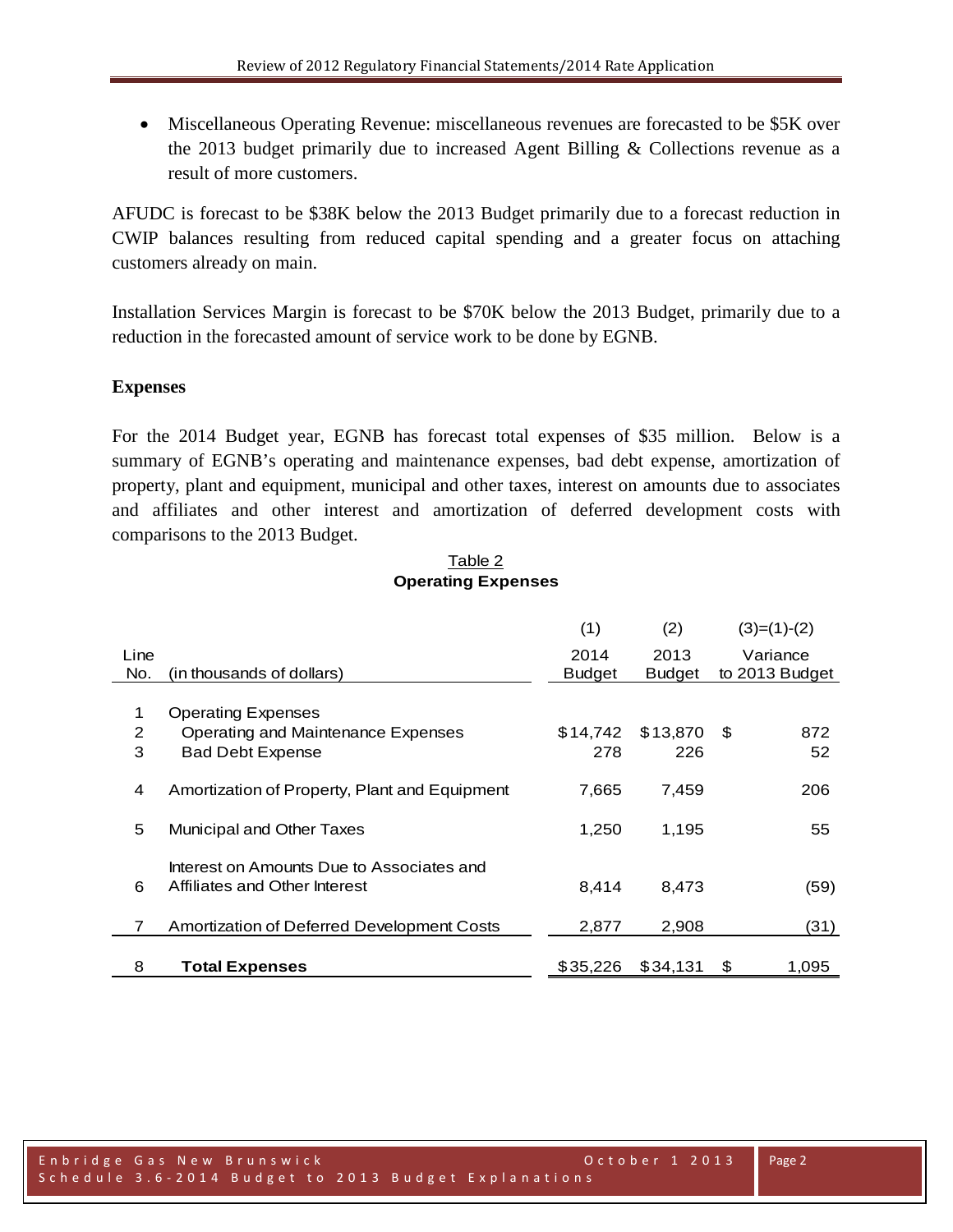### Operating and Maintenance ("O&M") Expenses

EGNB manages its O&M expenses, excluding incentives, at an aggregate level, where EGNB will try to offset increased costs in certain areas with cost reductions or savings in other areas of the organization.

EGNB has grouped its O&M expenses based on major cost categories rather than departments, as seen in the regulatory financial statement format filed with the Board.

|                         |                                              | (1)<br>(2)      |    |               | $(3)=(1)-(2)$ |                |
|-------------------------|----------------------------------------------|-----------------|----|---------------|---------------|----------------|
| Line                    |                                              | 2014            |    | 2013          |               | Variance       |
| No.                     |                                              | <b>Budget</b>   |    | <b>Budget</b> |               | to 2013 Budget |
|                         |                                              |                 |    |               |               |                |
|                         |                                              |                 |    |               |               |                |
| 1                       | Labour and Benefits                          | \$<br>9,005     | \$ | 9,189         | - \$          | (184)          |
| $\overline{c}$          | Admin/Office Expenses                        | 428             |    | 420           |               | 8              |
| 3                       | <b>Computer and Telecom Services</b>         | 339             |    | 352           |               | (13)           |
| $\overline{\mathbf{4}}$ | <b>Professional Consulting</b>               | 3,012           |    | 2,051         |               | 961            |
| 5                       | <b>Travel and Training</b>                   | 257             |    | 253           |               | 4              |
| 6                       | Advertising and Promotions                   | 1,083           |    | 414           |               | 669            |
| 7                       | Incentives                                   |                 |    | 225           |               | (225)          |
| 8                       | <b>Tools and Safety</b>                      | 252             |    | 167           |               | 85             |
| 9                       | Fleet                                        | 530             |    | 564           |               | (34)           |
| 10                      | <b>Facilities</b>                            | 706             |    | 666           |               | 40             |
| 11                      | Insurance                                    | 448             |    | 342           |               | 106            |
| 12                      | <b>NBEUB Assessments</b>                     | 698             |    | 750           |               | (52)           |
| 13                      | <b>Corporate Allocations</b>                 | 1,528           |    | 1,613         |               | (85)           |
| 14                      | Gas Transportation and Related Activities    | 2,134           |    | 1,901         |               | 233            |
| 15                      | <b>Total O&amp;M Prior to Capitalization</b> | 20,420          |    | 18,908        |               | 1,513          |
|                         |                                              |                 |    |               |               |                |
| 16                      | Capitalized to:                              |                 |    |               |               |                |
| 17<br>18                | Property, plant & equipment                  | 5,678           |    | 5,038         |               | 640            |
|                         | Development O&M capitalized costs            |                 |    |               |               |                |
| 19                      | <b>Total Capitalized</b>                     | 5,678           |    | 5,038         |               | 640            |
| 20                      | <b>Total O&amp;M Expenses</b>                | \$<br>14,742 \$ |    | 13,870 \$     |               | 872            |

### Table 3 **Operating and Maintenance Expenses**

EGNB's 2014 Budget O&M expenses reflect a \$1.5 million increase in comparison to its 2013 O&M Budget. The principal drivers for this variance are higher Professional Consulting expenses (\$961K) due to increased legal fees, higher Advertising & Promotions expenses (\$669K) due to increased marketing activities focusing on commercial and residential non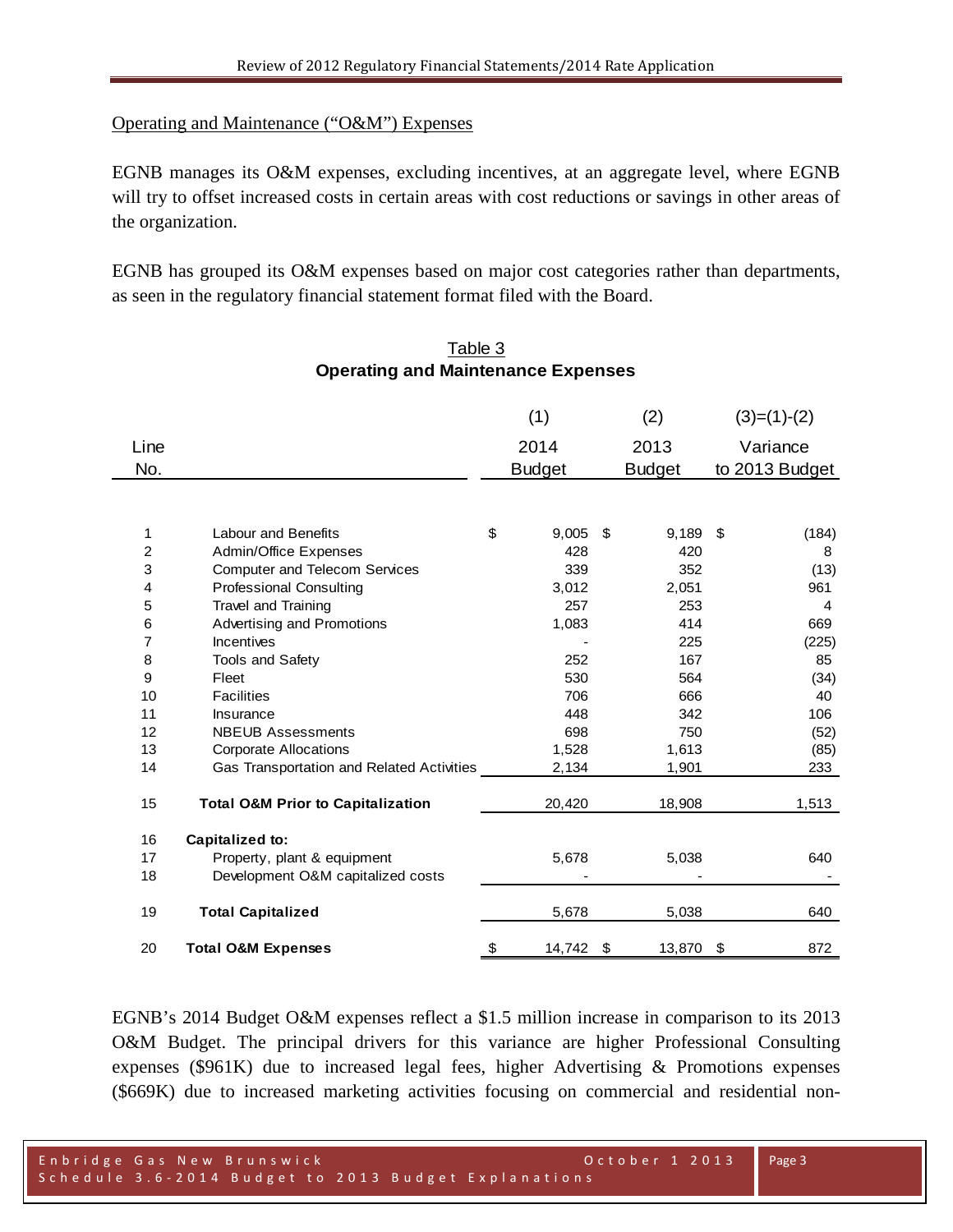customers on main, and higher Gas Transportation and Related Activities (\$233K) due to the anticipation of lower utilization of Maritimes and Northeast Pipeline Firm Service Agreement. These are partially offset by decreases in Labour and Benefits (\$184K) as a result of wages directly allocated to construction labour costs which are capitalized to Property, Plant and Equipment and the elimination of incentives in 2014 (\$225K). Other variances within individual O&M expense categories accounting for the remaining \$46K increase compared to the 2013 Budget are primarily due to:

- Admin/Office Expenses: administration and office expenses are forecast to increase by \$8K as compared to the 2013 Budget, primarily due to increased employee events (\$10K), photocopiers and other office materials and supplies (\$3K), and public awareness costs (\$2K), partially offset by decreases in utility costs and other outside services (\$15K), and equipment and maintenance repairs (\$5K).
- Computer & Telecom Services: computer & telecom services are forecasted to be reduced by \$13K due to decreases in cell phones and pagers (\$24K), office telephones (\$14K), photocopiers (\$17K), partially offset by increases in IT telecom services (\$36K) and maintenance services (\$6K) due to necessary telecom upgrades planned for 2014.
- Travel and Training: travel and training costs are forecast to be \$4K more than the 2013 Budget, primarily due to an increase in technical training requirements for staff.
- Tools and Safety: tools and safety expenses are forecast to be \$85K more than the 2013 Budget, primarily due to increases in uniforms and protective clothing as a result of transitioning to fire retardant clothing for field staff (\$45K), Call Before You Dig campaign (\$25K), increased public awareness programs (\$9K), and annual right of way fees for Department of Transportation (\$8K) partially offset by a decrease to tools (\$2K).
- Fleet: fleet expenses are forecast to be \$34K less than the 2013 Budget, primarily due to lower maintenance & fuel costs (\$52K), partially offset by higher vehicle licensing costs (\$7K) and lease and fleet administration costs (\$11K).
- Facilities: facilities costs are forecast to be \$40K more than the 2013 Budget, primarily due to additional leased space required for pipe yards (\$32K) and repairs and maintenance (\$8K).
- Insurance: insurance expenses are forecast to be \$106K more than the 2013 Budget, due to increased automobile insurance costs (\$34K) and executive risk insurance costs (\$111K), partially offset by a decrease in liability insurance (\$33K), broker insurance (\$4K) and crime and property insurance (\$2K).
- NBEUB Assessments: NBEUB Assessments are forecast to be \$52K less than the 2013 Budget, primarily due to an anticipated reduction in regulatory matters and hearings.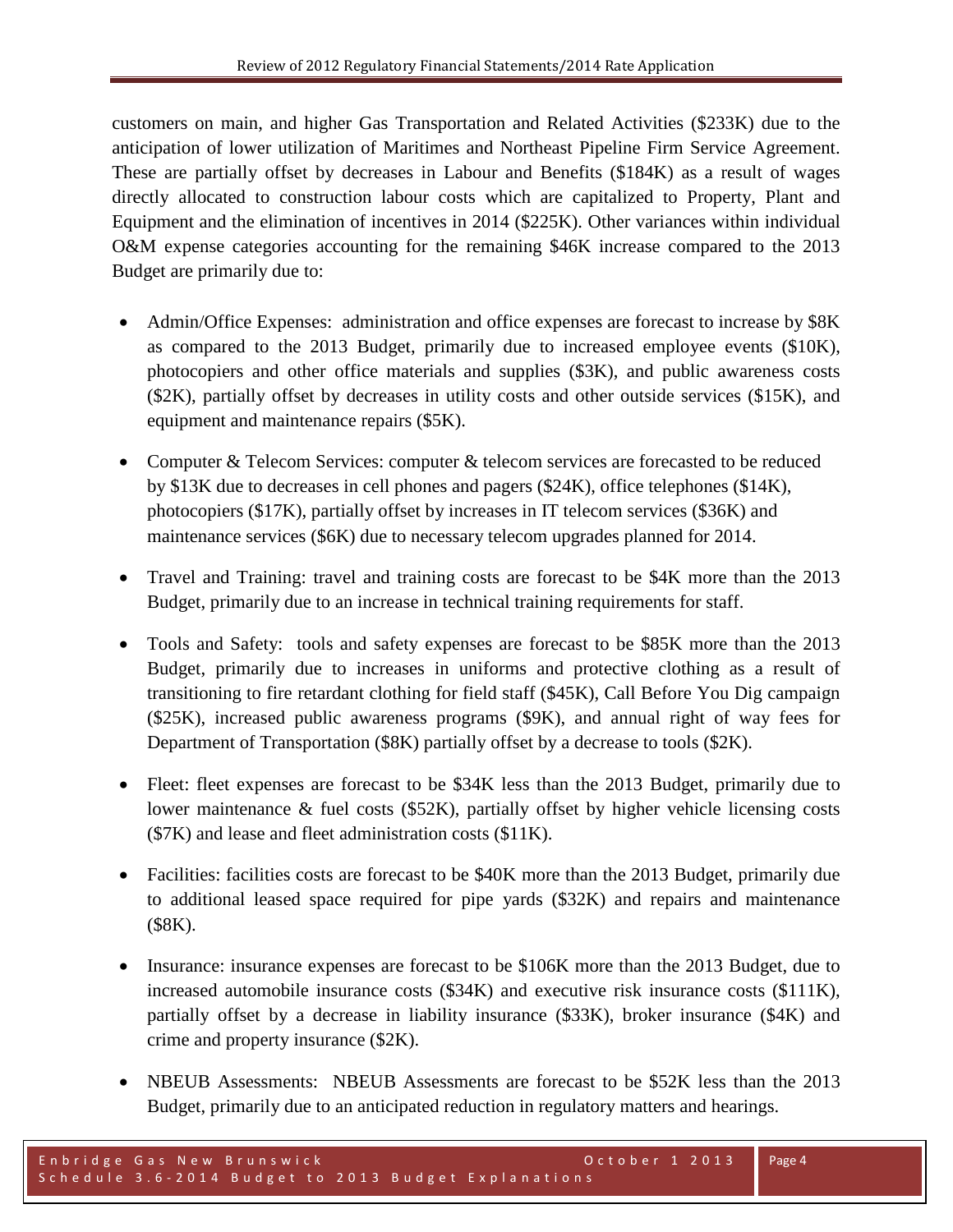• Corporate Allocations: corporate allocations are \$85K lower than the 2013 Budget due to internal clarification regarding Board approved allocation percentages.

Amounts Capitalized to Property, Plant and Equipment are forecast to be \$640K more than the 2013 Budget primarily due to an increase in O&M expenses (\$1.5 million) and changes to the overall capitalization rates.

### Other Operating Expenses

Bad Debt Expense is forecast to increase by \$52K compared to the 2013 Budget due to an increase in expected gas distribution revenues.

Amortization of Property, Plant and Equipment is forecast to result in a \$206K increase compared to the 2013 Budget due to increased capitalization rates for Meters and Tools & Equipment.

Municipal and Other Taxes are forecast to increase by \$55K compared to the 2013 Budget primarily due to forecast additions to capital.

Interest on Amounts Due to Associates and Affiliates and Other Interest are forecast to decrease by \$59K compared to the 2013 Budget due to notes being retired and replaced with lower interest rate notes.

Amortization of Deferred Development Costs is forecast to decrease by \$31K compared to the 2013 Budget due to equity call costs being fully amortized in 2013.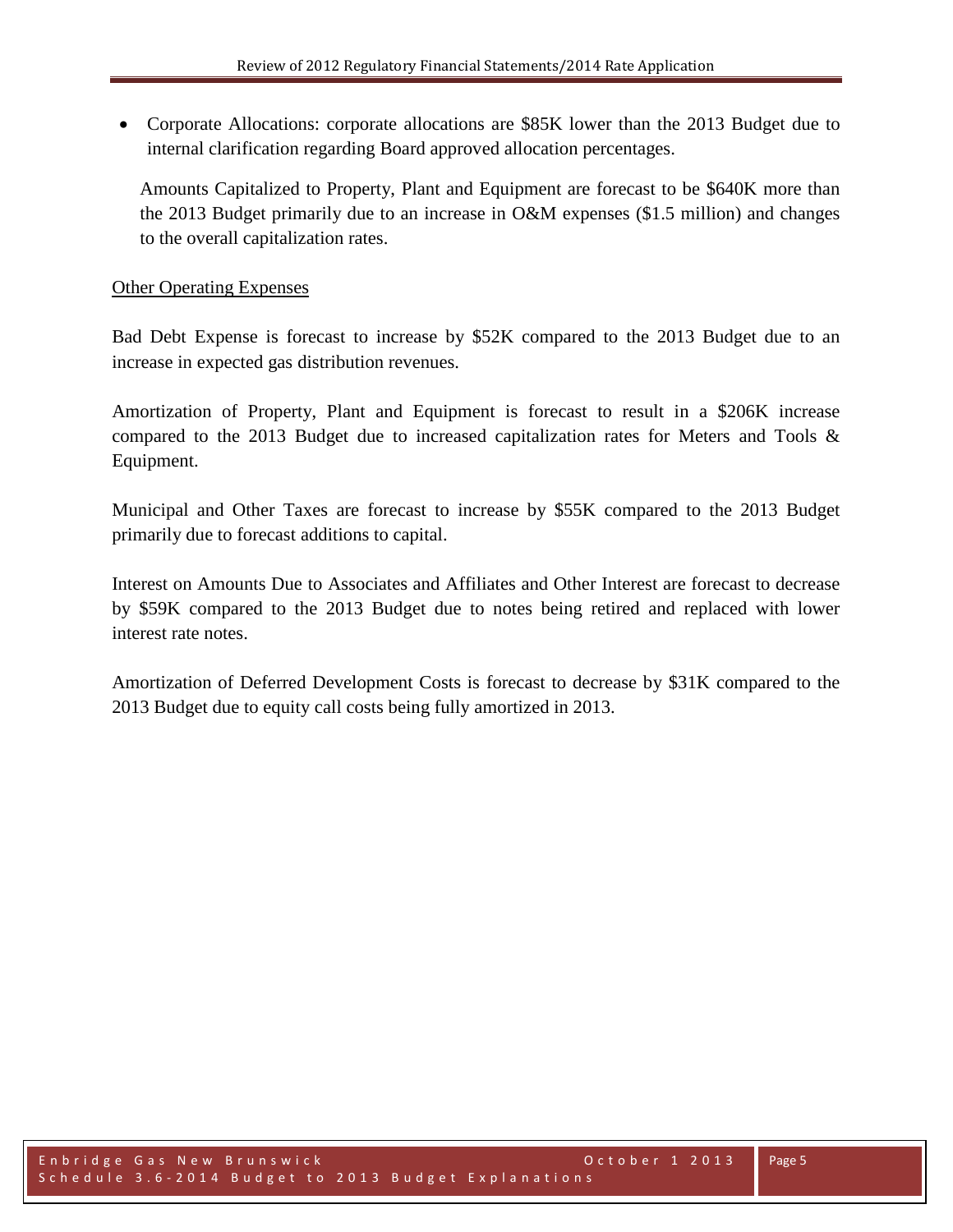#### **Rate Base**

Information with respect to EGNB's year end Rate Base and the levels of Property, Plant and Equipment, Development O&M capitalized costs, Working Capital allowance and other elements within rate base are provided below.

Table 4

| <b>Rate Base</b> |                                   |    |               |    |               |    |                |  |  |
|------------------|-----------------------------------|----|---------------|----|---------------|----|----------------|--|--|
|                  |                                   |    | (1)           |    | (2)           |    | $(3)=(1)-(2)$  |  |  |
| Line             |                                   |    | 2014          |    | 2013          |    | Variance       |  |  |
| No.              | (in thousands of dollars)         |    | <b>Budget</b> |    | <b>Budget</b> |    | to 2013 Budget |  |  |
|                  |                                   |    |               |    |               |    |                |  |  |
| 1                | Property, plant and equipment     | \$ | 179,108       | \$ | 174,026       | \$ | 5,082          |  |  |
| $\overline{2}$   | Development O&M capitalized costs |    | 94,396        |    | 97,134        |    | (2,738)        |  |  |
| 3                | Franchise fee                     |    | 350           |    | 425           |    | (75)           |  |  |
| 4                | Deferred costs                    |    |               |    |               |    |                |  |  |
| 5                | Term deposit                      |    | 2,959         |    | 2,978         |    | (19)           |  |  |
| 6                | Working capital allowance         |    | 1,407         |    | 1,486         |    | (79)           |  |  |
| $\overline{7}$   | <b>Regulatory Deferral</b>        |    |               |    |               |    |                |  |  |
| 8                | Rate Base                         | \$ | 278,220       | \$ | 276,049       | \$ | 2,171          |  |  |

## Property, Plant and Equipment is forecast to increase by \$5.1 million as compared to the 2013 Budget, primarily due to an increase in the opening balance of Property, Plant and Equipment (\$3.1 million) resulting from higher than forecast additions in 2013, forecasted capital additions (\$1.4 million) and additions from capitalized O&M (\$669K).

Development O&M Capitalized Costs are forecast to decrease by \$2.7 million as compared to the 2013 Budget due to an additional year of amortization.

Franchise fee cost is forecast to decrease by \$75K as compared to the 2013 Budget due to an additional year of amortization.

Term deposit costs are forecast to decrease by \$19K as compared to the 2013 Budget to reflect actual experience around the timing of the interest payments and interest rates.

Working Capital Allowance is forecast to decrease by \$79K as compared to the 2013 Budget, primarily due to higher budgeted inventory (\$129K), partially offset by lower prepaid expenses (\$50K) balances.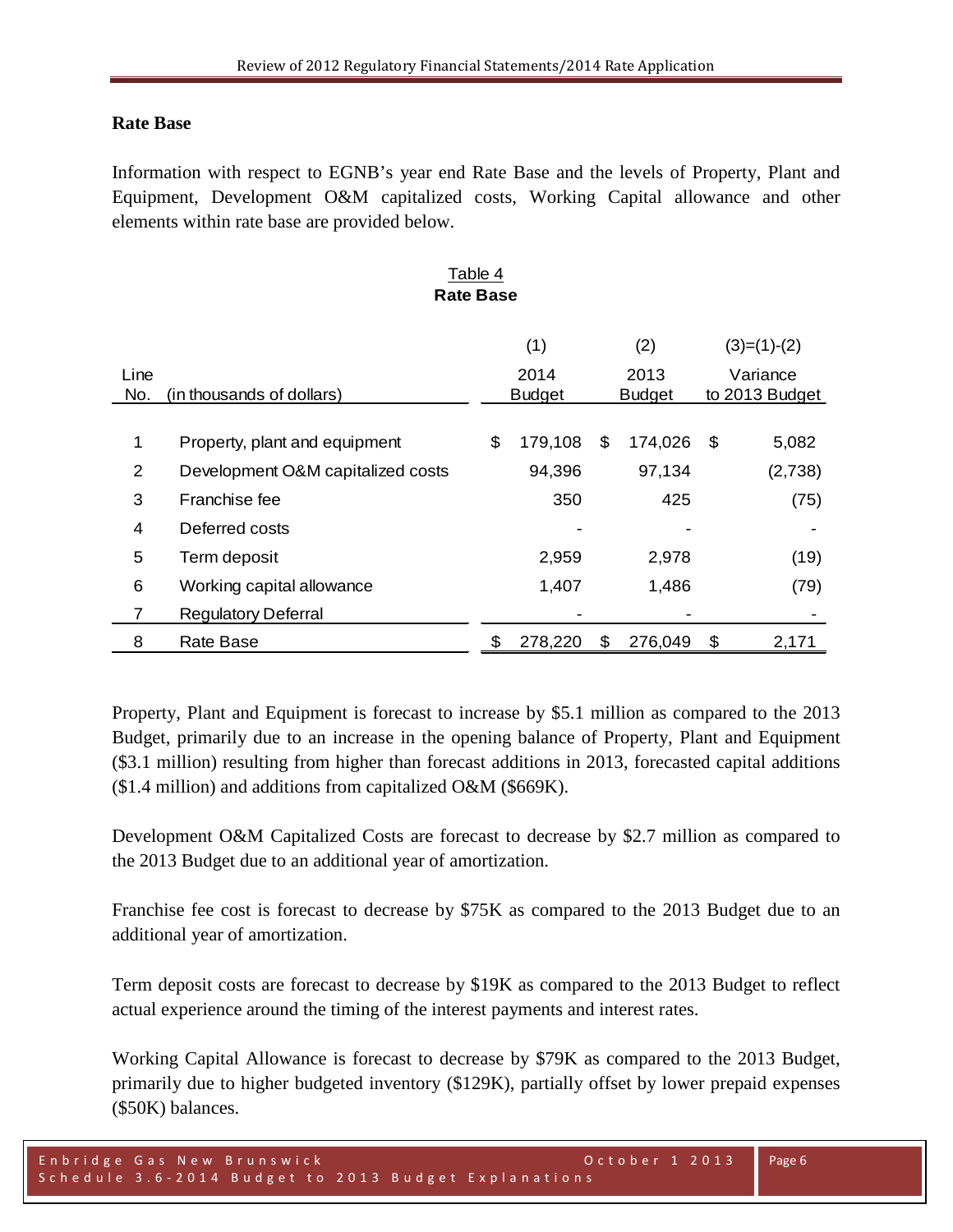### **Other Regulated Assets & Liabilities**

Information with respect to EGNB's Other Regulated Assets & Liabilities is provided below.

#### Table 5 **Other Regulated Assets & Liabilities**

|      |                                                | (1)           |     | (2)           |     | $(3)=(1)-(2)$  |
|------|------------------------------------------------|---------------|-----|---------------|-----|----------------|
| Line |                                                | 2014          |     | 2013          |     | Variance       |
| No.  | (in thousands of dollars)                      | <b>Budget</b> |     | <b>Budget</b> |     | to 2013 Budget |
|      |                                                |               |     |               |     |                |
| 1    | <b>Other Regulated Assets</b>                  |               |     |               |     |                |
| 2    | Cash and Short Term Investments                | \$<br>13,950  | \$. | 10,717        | \$. | 3,233          |
| 3    | Accounts Receivable                            | 12,866        |     | 13,607        |     | (740)          |
| 4    | Inventory                                      | 1,334         |     | 1,463         |     | (130)          |
| 5    | Long term Receivable                           | 4,279         |     | 2,992         |     | 1,288          |
|      |                                                |               |     |               |     |                |
| 6    | <b>Total Other Regulated Assets</b>            | 32,429        | \$  | 28,778        | \$  | 3,651          |
| 7    | <b>Other Regulated Liabilities</b>             |               |     |               |     |                |
| 8    | Short Term Indebtedness                        | \$            | \$  |               | \$  |                |
| 9    | Due to Affliated Companies                     | 11,750        |     | 9,712         |     | 2,038          |
| 10   | <b>Accounts Payable</b>                        | 10,072        |     | 4,983         |     | 5,089          |
| 11   | Long Term Payable                              | 3,061         |     |               |     | 3,061          |
| 12   | Long Term Deferred Post Employment Liabilities | 1,026         |     | 2,464         |     | (1,438)        |
|      |                                                |               |     |               |     |                |
| 13   | <b>Total Other Regulated Liabilities</b>       | \$<br>25,909  | \$. | 17,159        | \$  | 8,750          |

Other Regulated Assets & Liabilities are a function of the annual operations of EGNB and fluctuate with changes in operating revenues and expenses.